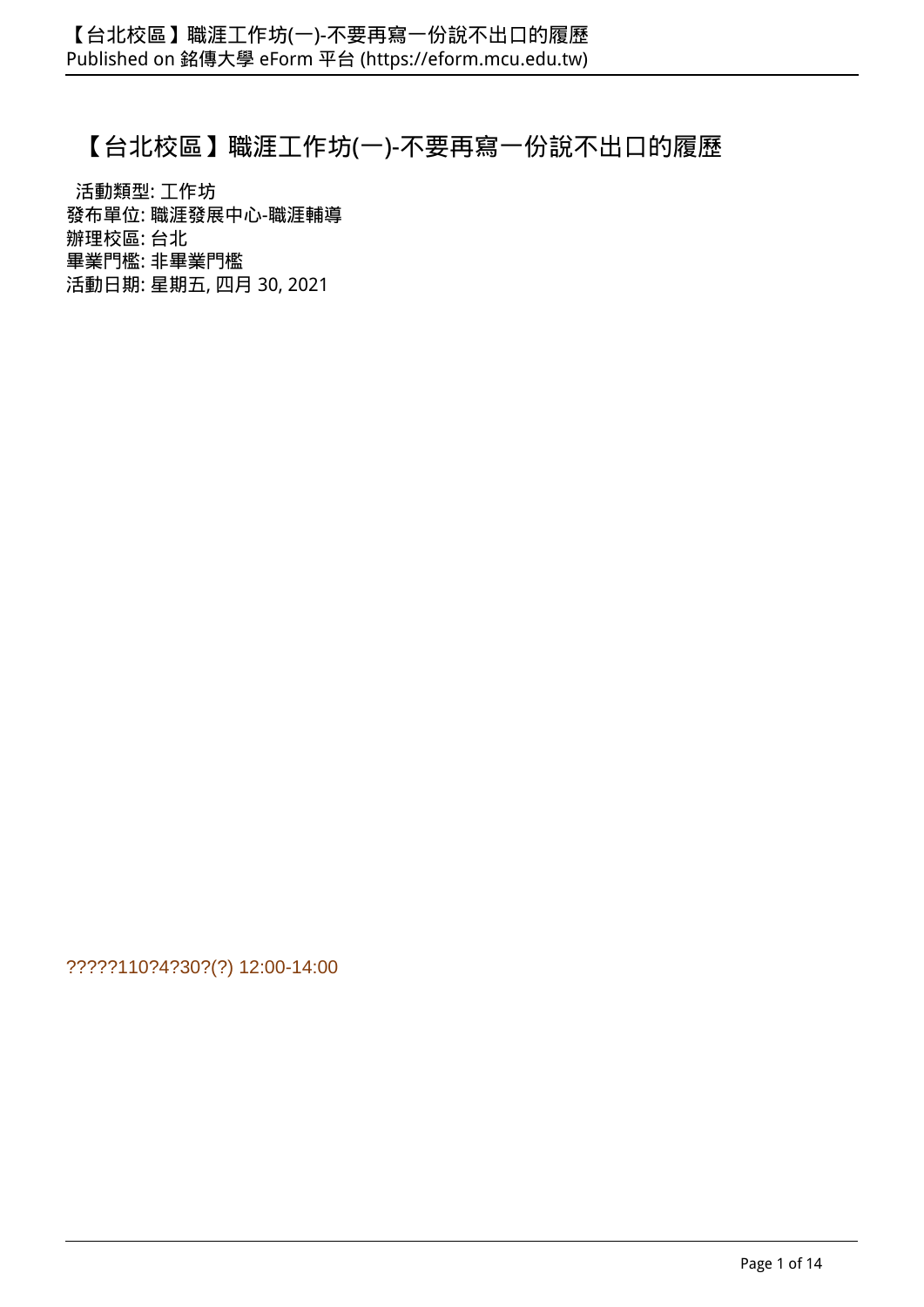????????? B603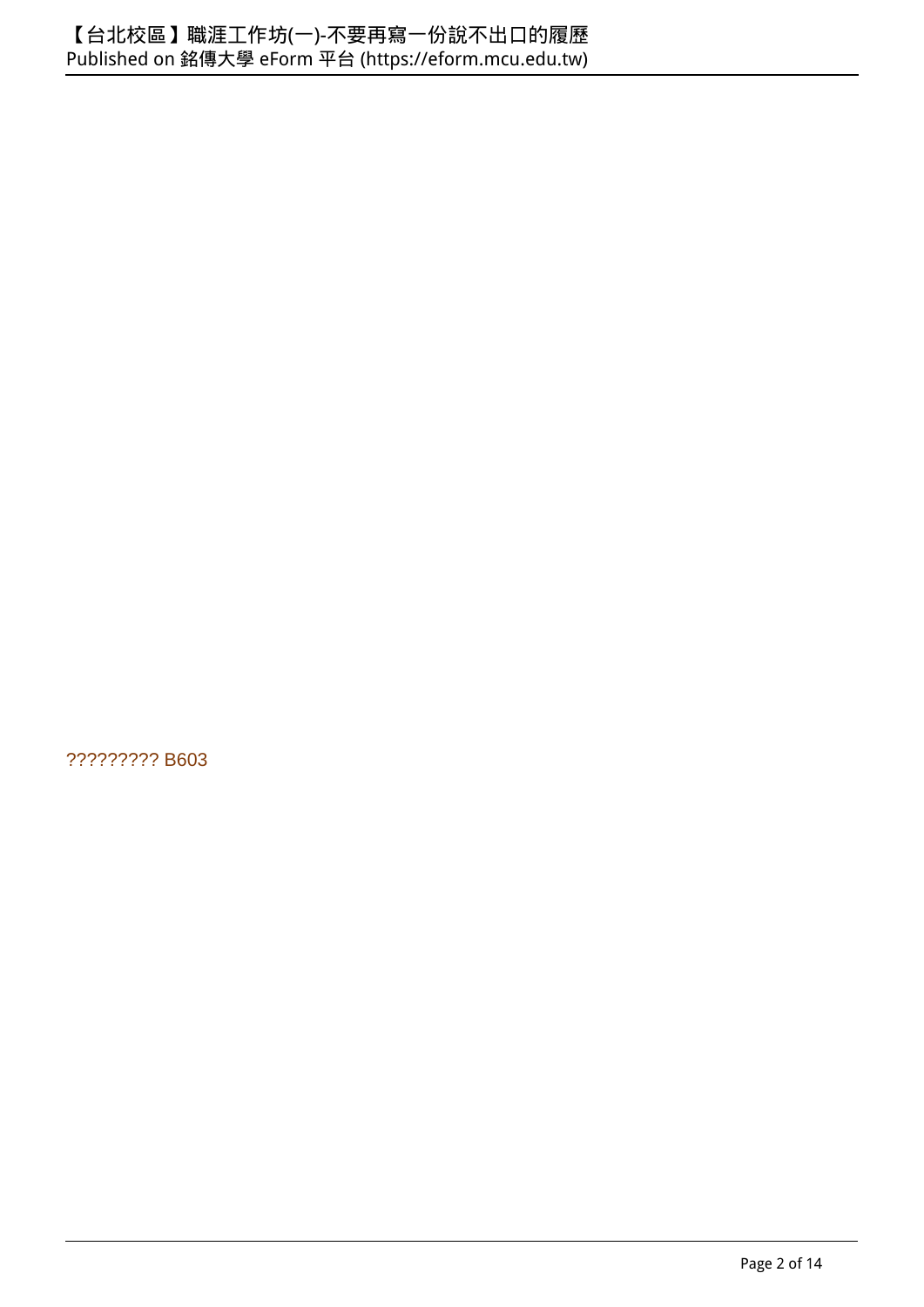??????????(?)-???????????????

???????? ???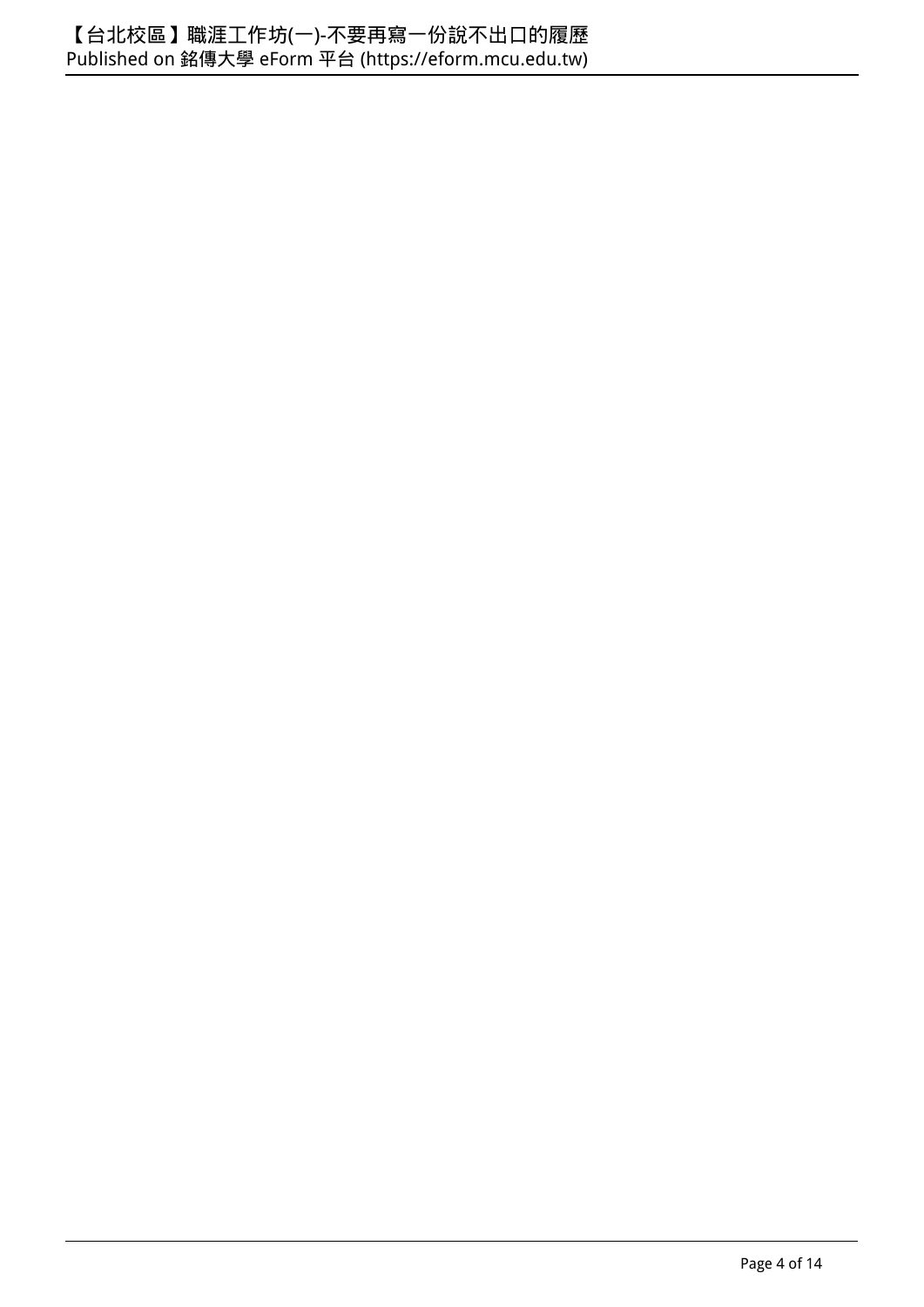???????????????????????????…

??????????????????????????????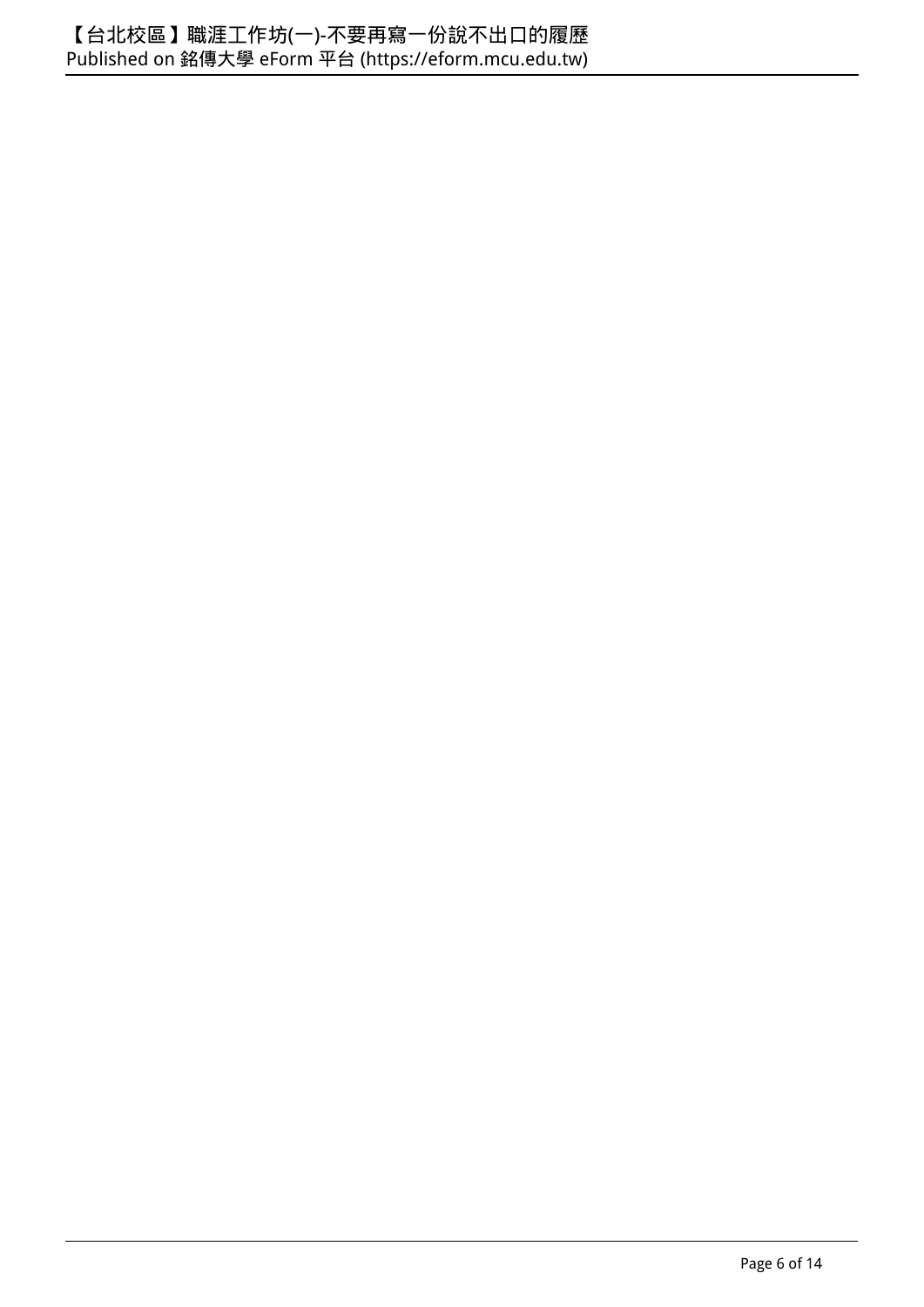????????????????????....

???????????????????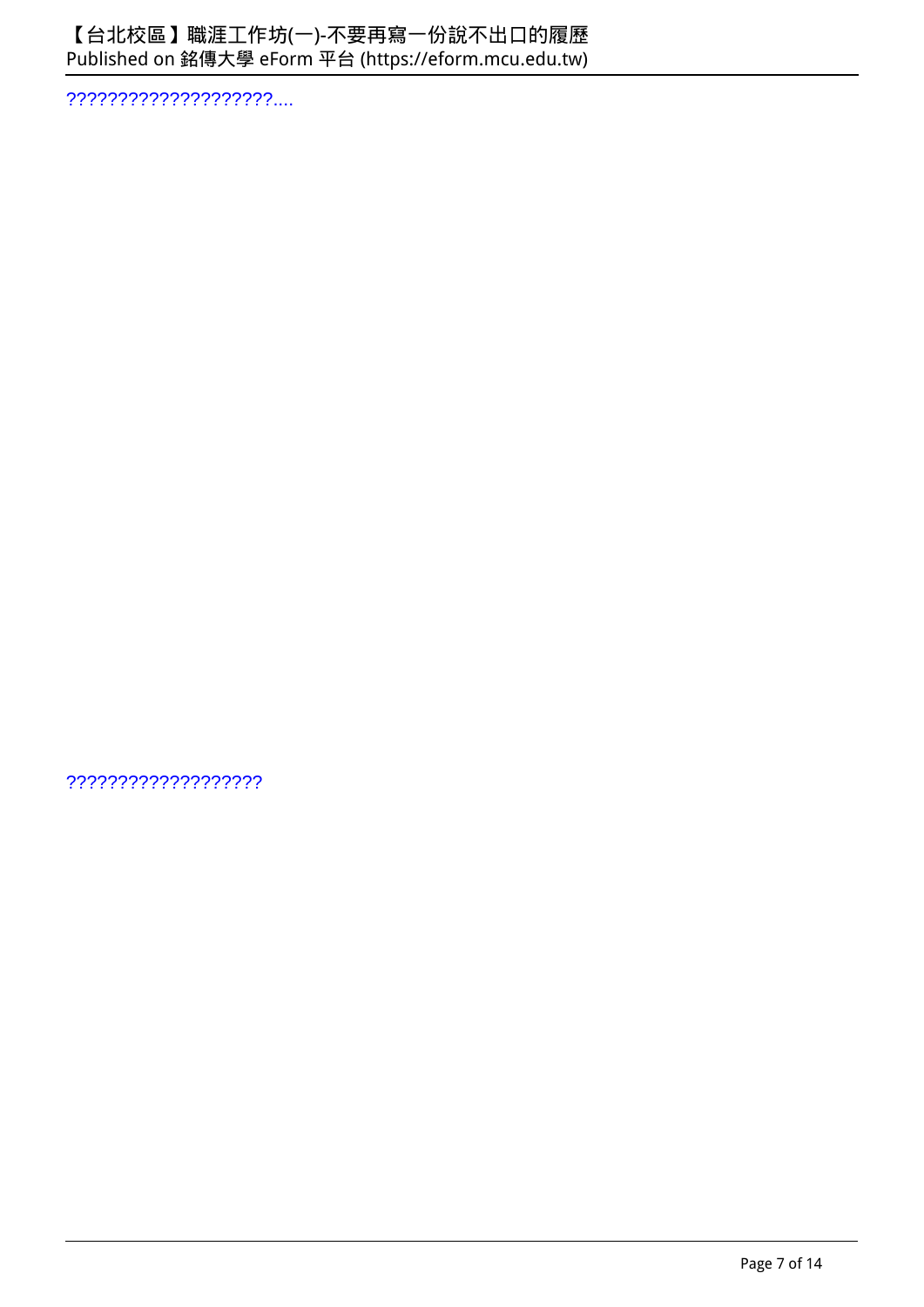**???????????????**??????????????????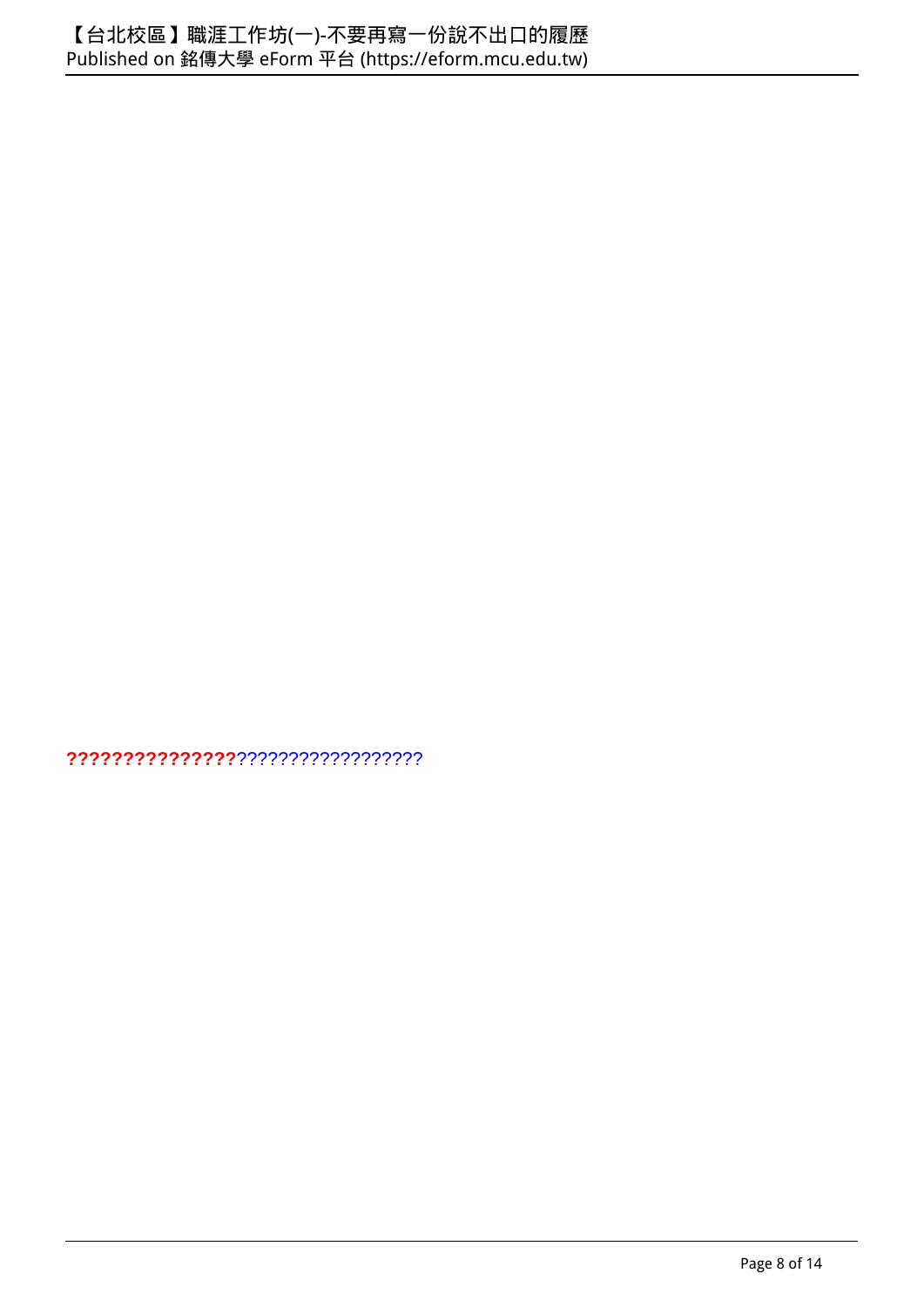???????????????????????????????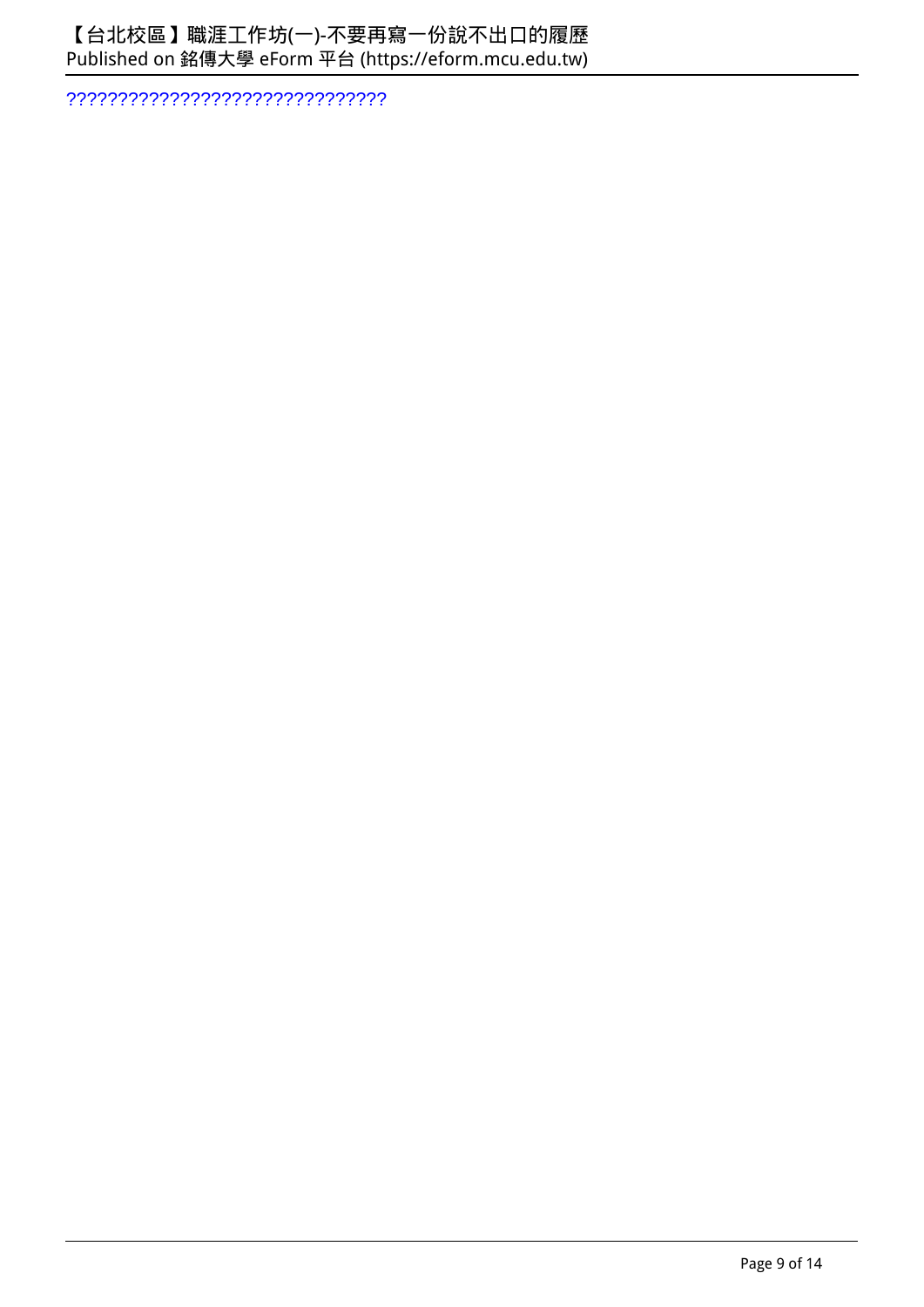????????????????? ?????(??2340)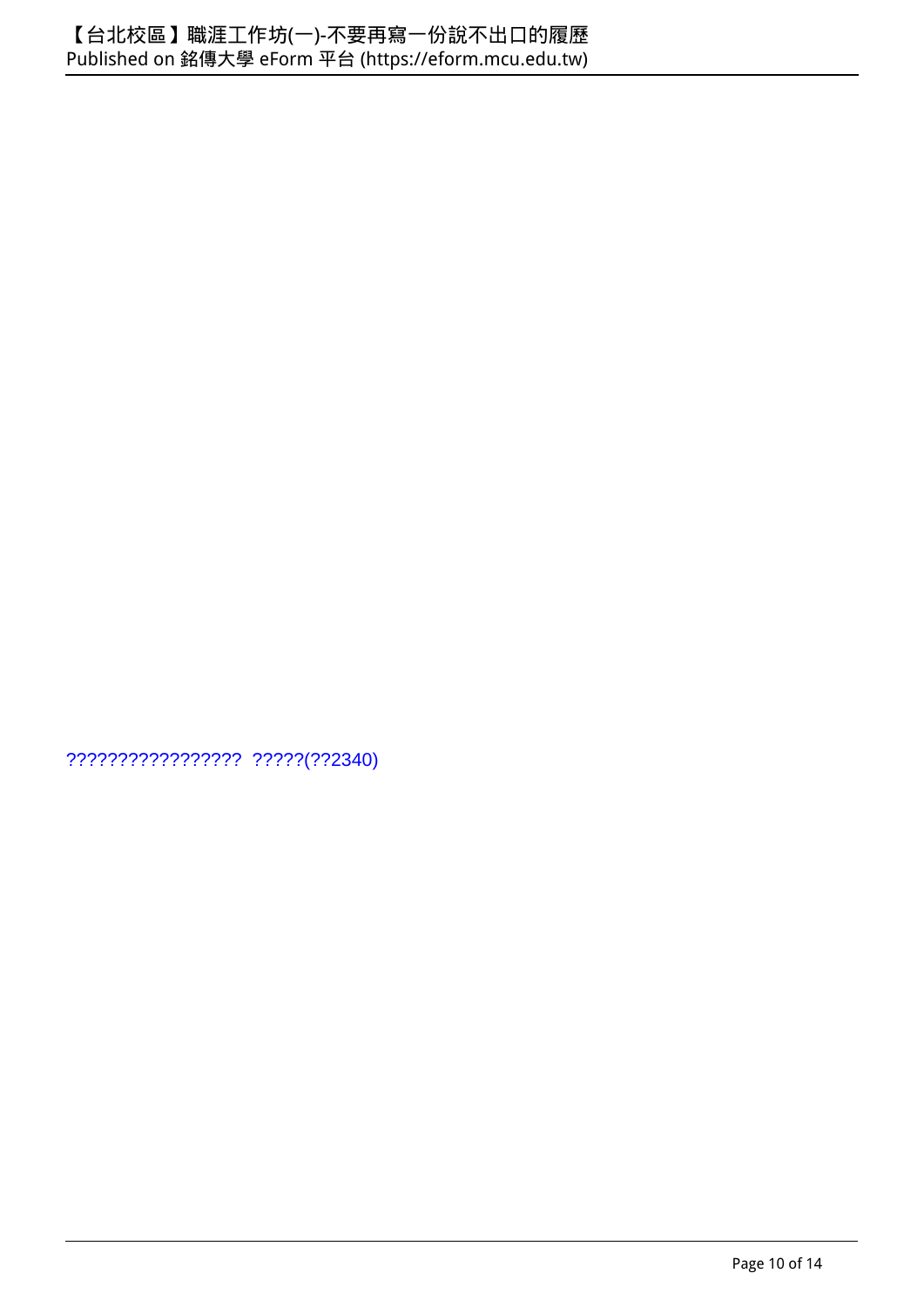????????????????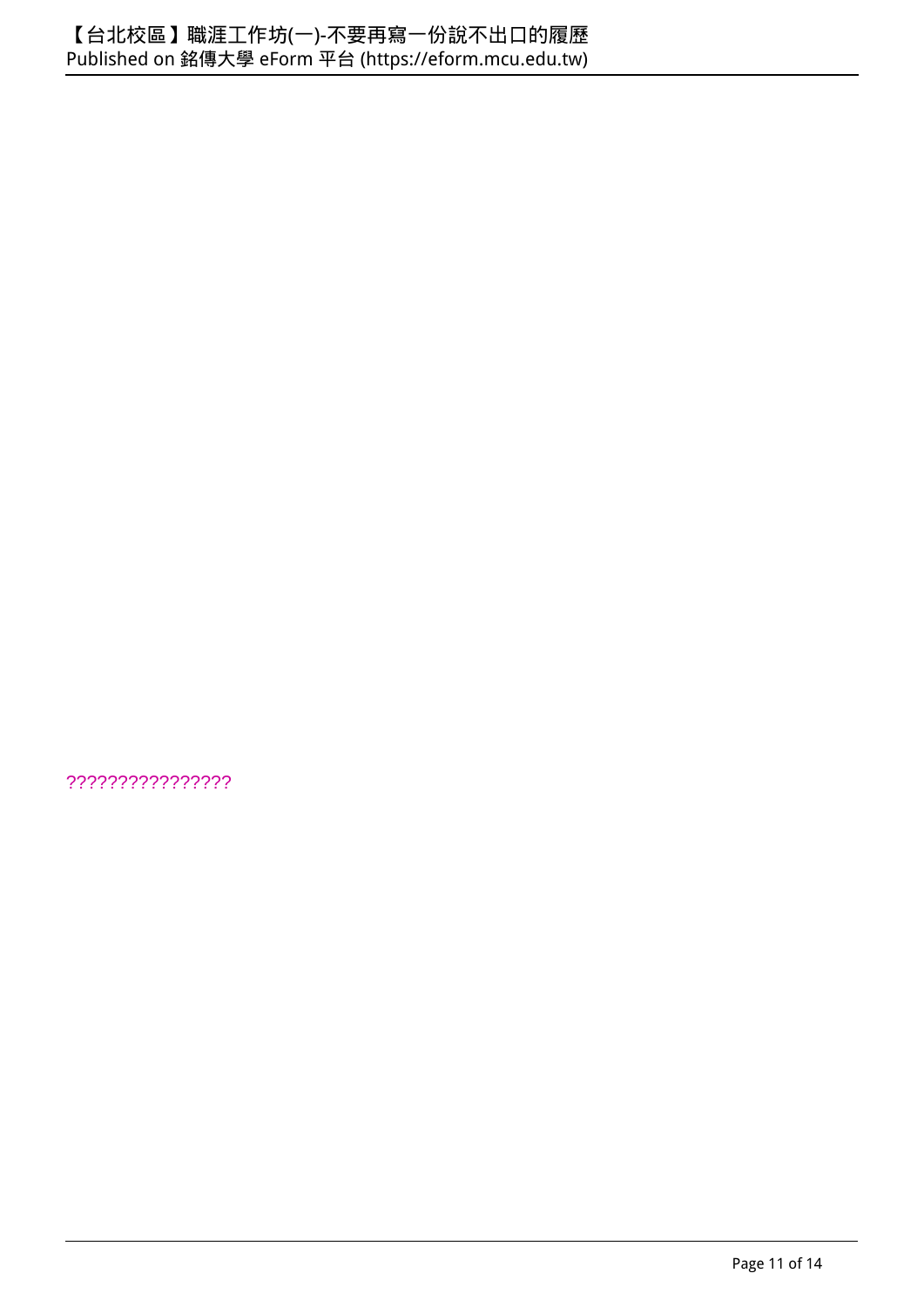????????????????????????????100???????????~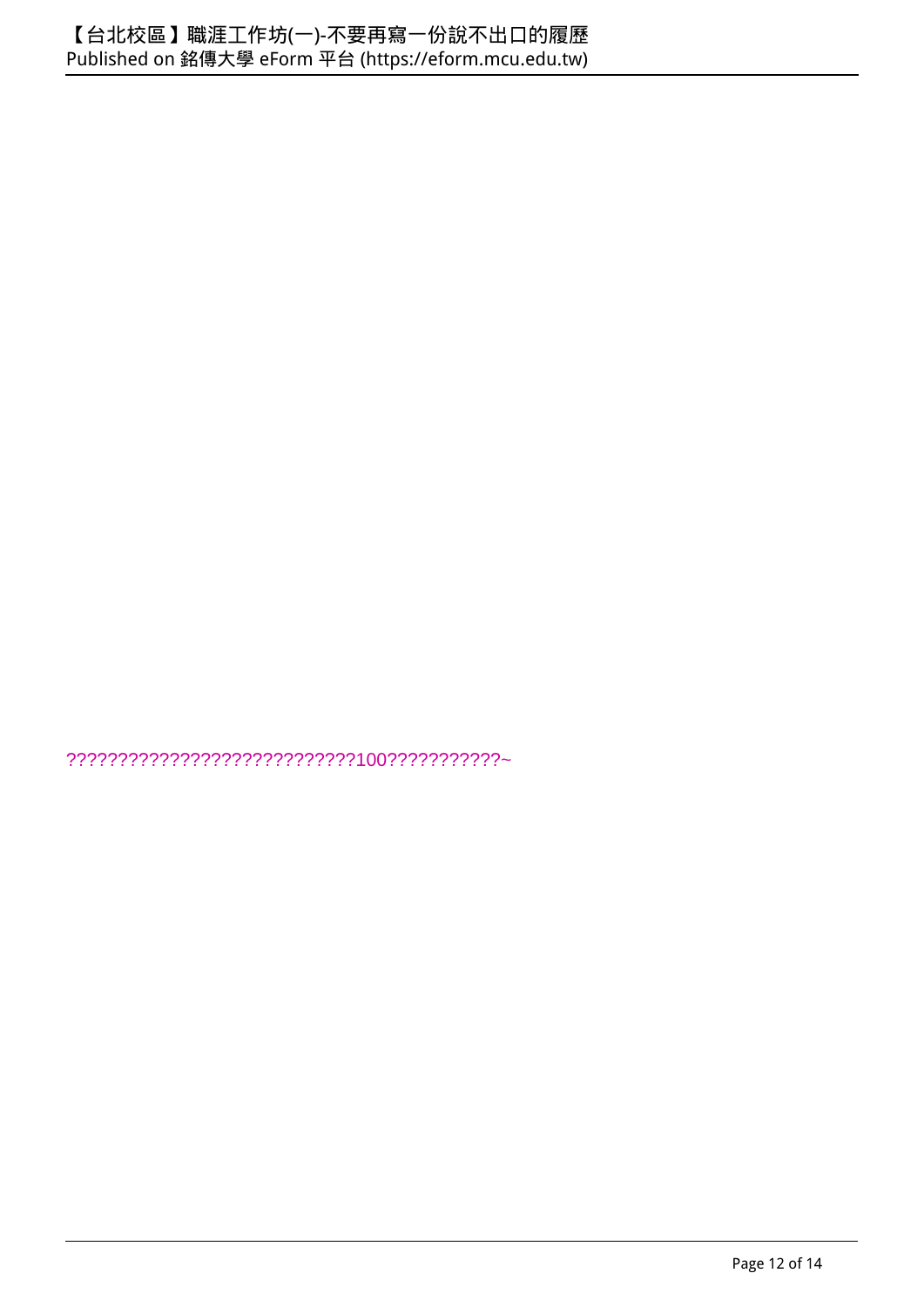(????????????????????)

? ????????????????????